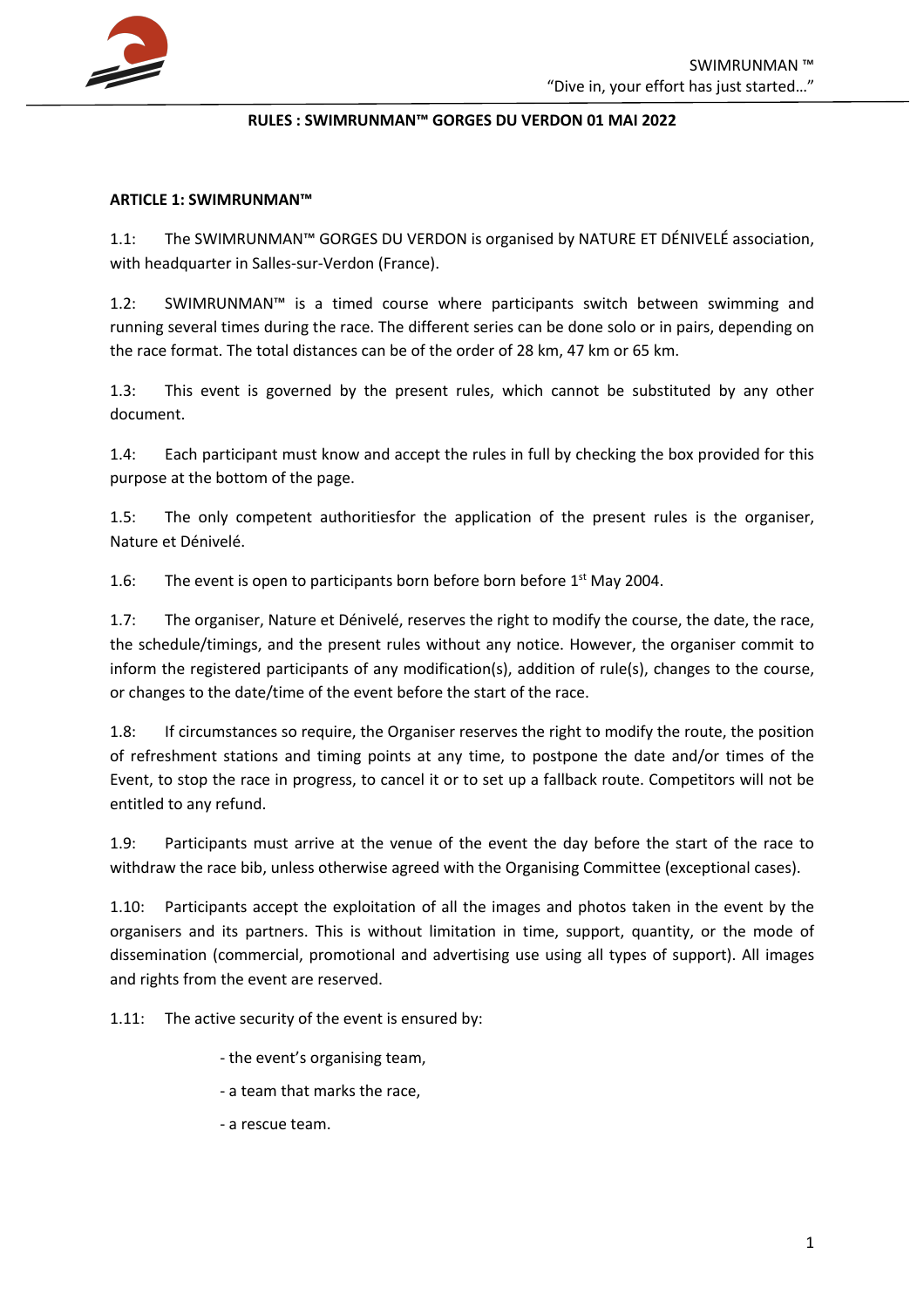

#### **ARTICLE 2: Registration**

2.1: The online registration platform is available on the website: www.swimrunman.fr

2.2: Registration includes: a gift (to be collected when picking up the race bibs), access to water/food checkpoints throughout the course, a racing bib (chasuble to be returned upon arrival), access to the race, and an electronic timing chip (to be returned upon arrival).

2.3: Registration can be done in teams of two participants or solo depending on the race format.

2.3.1: To participate as a team, your team must consist of two participants (2 men or 2 women or mixed: 1 man and 1 woman). The event is open to participants born before  $1<sup>st</sup>$  May 2004.

2.4: Only complete teams and/or complete registration files having paid the registration fee and signed the rules are allowed to participate, unless otherwise decided by the organisation.

2.4.1: A medical certificate, or a French FFTRI competition 2022 license, must be provided (*see article 9 of the present rules*).

2.4.2: By signing this document, the participant agrees to be flown over and filmed by an aircraft (drone) for the entire day.

2.4.3: By signing this document, the participant certifies on his/her honour to have a valid personal accident insurance and to be aware of the risks inherent to the practice of the activities involved in the race.

2.5: When registering, each participant agrees to supply all the requested information.

2.5.1: As part of a team registration, by signing these rules, the team leader agrees to inform his/her teammate of the terms and conditions contained in the rules. Thus, the pair will be aware of the rules of the event.

2.6: Individuals not having a racing bib are not allowed in the course during the race and may be excluded from the race by the organisation, even if they accompany a registered participant.

2.7: Each participant must present a piece of identification, his E-ticket and a deposit check of the value of the chasuble and microchip to remove his bib.

2.8: No racing bib or participant pack will be sent in the post.

2.9: All registrations for the event are personal, firm and definitive, and cannot be reimbursed for any reason whatsoever, unless specifically stipulated in the Regulations. Each registration entitles the holder to one race number.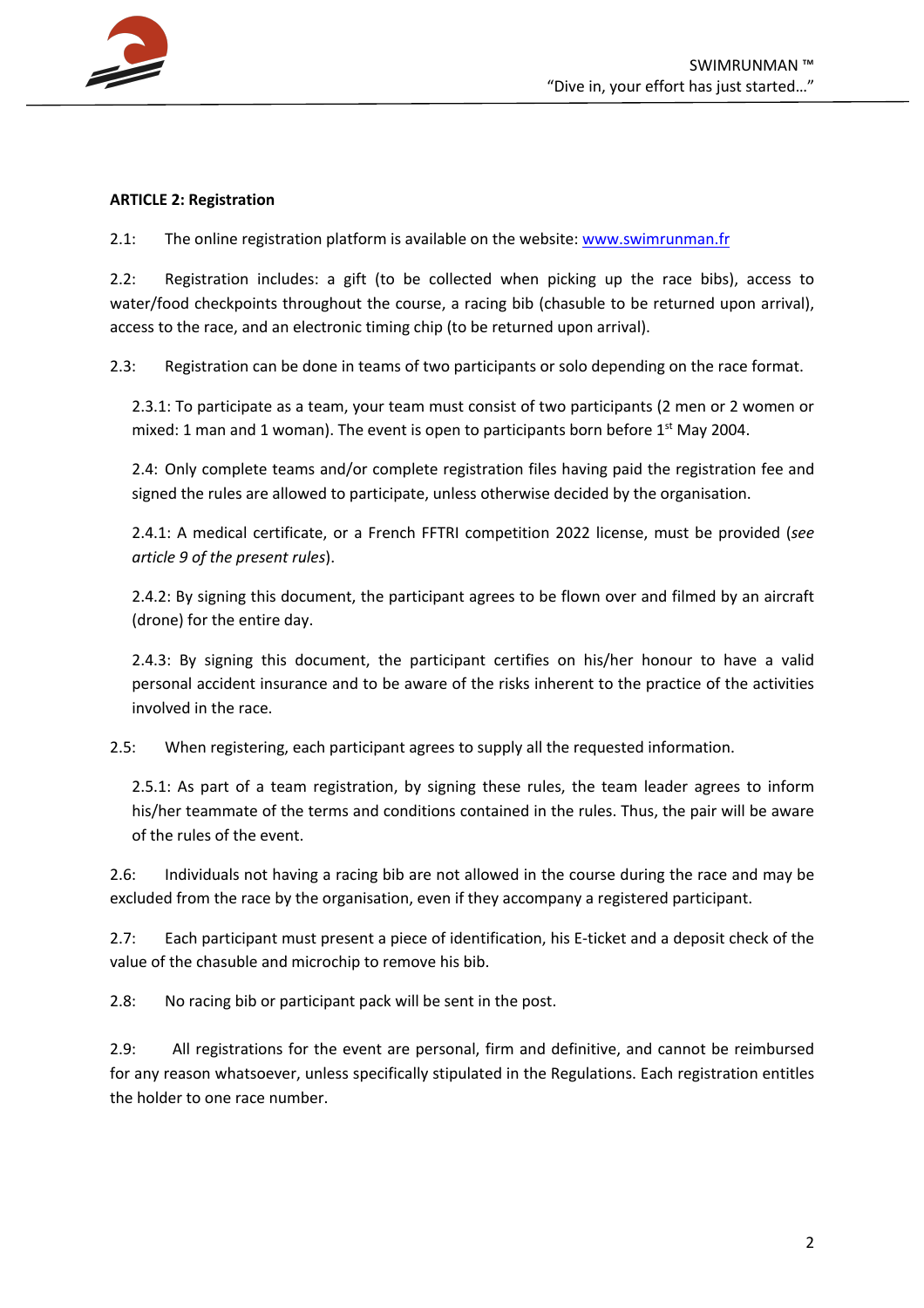

2.10 : Cancellation option :

2.10.1: For participants who wish to do so, a "SWIMRUNMAN FRANCE cancellation " option is offered at the time of registration for the Event. This option must be selected before validation of the order. This option allows, under certain conditions established by the Organiser, the reimbursement of the price of the race number, excluding options and bank charges.

**Purpose of the option**: guarantee the participant the refund of his registration fees (excluding options and bank charges) to SWIMRUNMAN GORGES DU VERDON if he has been obliged to cancel his participation due to one of the following events :

- Cancellation of the event by prefectural decree following a health crisis (COVID-19)

- Death, accident or illness of the participant concerned by the option,

- Death, accident or serious illness (requiring hospitalization) of a spouse, an ascendant or descendant of the first degree occurring within 30 days prior to the event,

- Refusal of visa by the French authorities,

- Theft of identity papers in the 48 hours prior to departure,

- Summons to appear in court.

Accident" means any bodily injury resulting from the sudden action of a cause external to the participant. Illness" means any medically proven deterioration in health.

**Bonus:** 9€50/participant for the CLASSIC format, 12€50/participant for the HALF format and 18€/participant for the ULTRA format to be added to the registration fee.

The members of the same team are inseparable, the option applies obligatorily to both members of the team.

**Conditions of compensation :** any claim for compensation must be received by the Association. Nature et Dénivelé no later than 15 days after the event and must be accompanied by an official document justifying the cancellation of the participation, in particular a medical certificate written in French, English or Spanish and dated no later than two days after the event, in case of accident or illness.

Files will be reviewed within two months and compensation paid within three months. Foreigners and persons wishing to be reimbursed by bank transfer must enclose an IBAN.

**Main exclusions :** In particular, the option excludes the reimbursement of expenses incurred for :

- An illness or accident that has already been diagnosed before registration,
- Psychological or psychiatric disorders, nervous and mental illness, ..., and their consequences,
- Pregnancy prior to registration,
- Intentional misconduct of the participant

The following are also excluded:

- The consequences of intentional misconduct by natural persons having the status of participant.

- Damage or loss caused by civil or foreign war, whether declared or not. It is up to the participant to prove that the loss results from an act other than the act of foreign war. It is up to the Organizer to prove that the loss results from civil war.

- Damage or loss caused by earthquakes, tidal waves, volcanic eruptions or other cataclysms.

- Damage or aggravation of damage caused: by weapons or devices intended to explode by modification of the structure of the nucleus of the atom, by any nuclear fuel, radioactive product or waste, by any other source of ionizing radiation (in particular any radioisotope).

- Fines, taxes, royalties, fees and any other criminal sanction imposed personally on the participant.

- Facts, damages or losses of which the participant is aware at the time of registration as being likely to result in their application.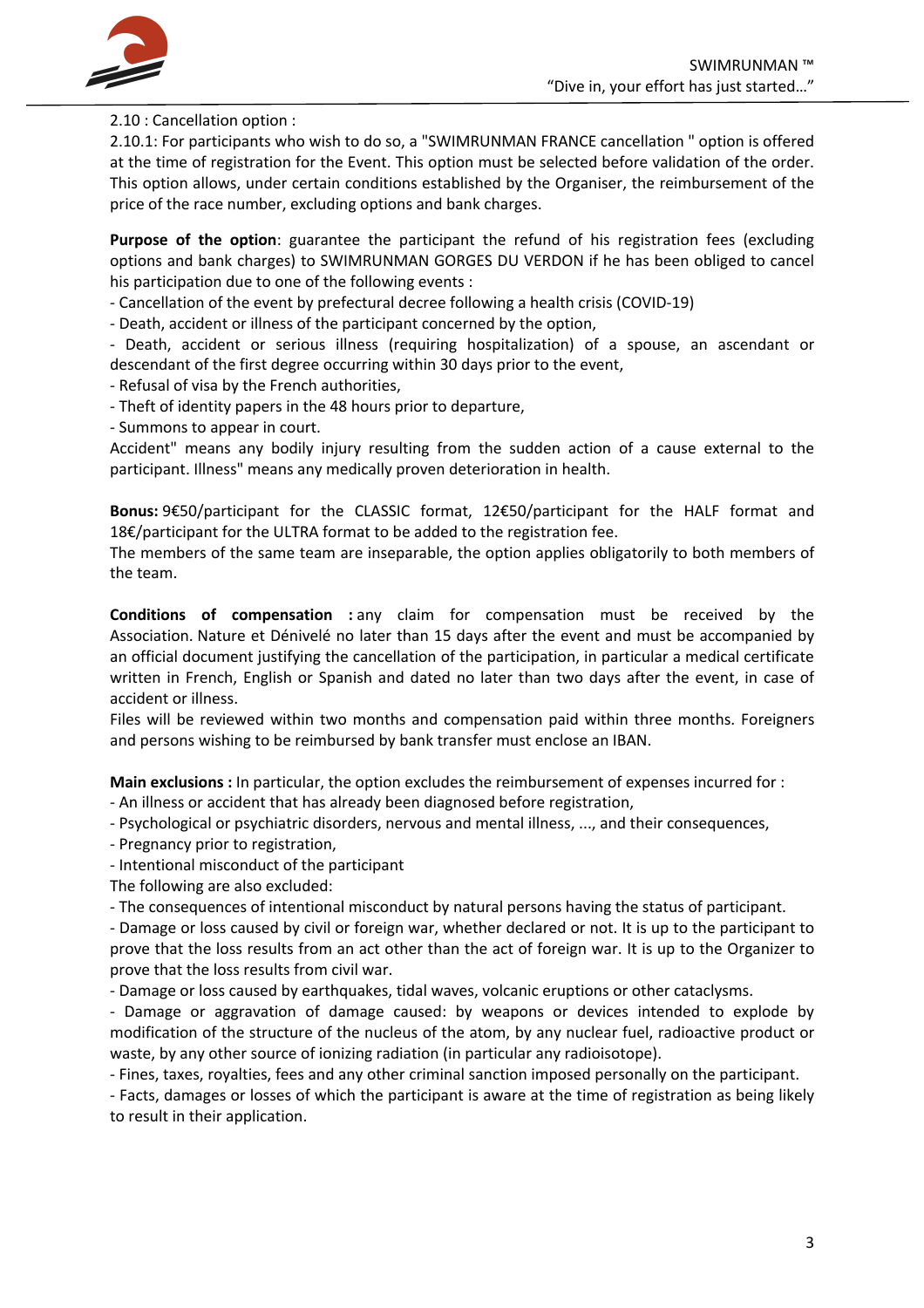

**Effect and duration of the option :** The option takes effect at the time of the participant's registration for SWIMRUNMAN GORGES DU VERDON 2022 and will expire automatically and without further notice on May 01, 2022 as soon as the participant has crossed the starting line.

**Waiver period :** The validation of the option at the time of registration does not constitute a definitive commitment for the participant who has a period of 14 working days from the date of registration (receipt of the order validation) to renounce to his option, by sending to NATURE ET DÉNIVELÉ - Mairie des Salles-sur-Verdon – Place Sainte Anne 83630 Les Salles-sur-Verdon, a registered letter written on the following model: "I, the undersigned (surname, first name and address), declare to renounce my option "Cancellation SWIMRUNMAN FRANCE" proposed by Nature et Dénivelé, that I signed on (date) and ask for the refund of any membership fee already cashed. Date and signature ".

**Obligation of the participant in the event of a claim** : The participant's claim must be accompanied by the claim form, otherwise it will be forfeited:

- In the event of illness or accident, a medical certificate justifying the cancellation of his participation, dated less than 48 hours after the date of the event, i.e. by 3 May 2022 at the latest; the participant undertakes, under penalty of forfeiture, to accept a check-up by the Organiser's medical advisor if the latter so requests;

- In case of death, a death certificate;

- In the event of theft, the original of the receipt for filing a complaint or theft report issued by the competent police authority;

- In case of visa refusal, a receipt from the Embassy or Consulate;

2.10.2 : For participants who wish to do so, a "Swimrun ÖTILLÖ cancellation insurance" is offered. This insurance can be taken out for ÖTILLÖ and ÖTILLÖ MERIT RACE events. The subscription, the list of annual races included in the contract and the insurance conditions are available at the following link : https://www.otilloswimrun.com/insurance.

2.11 : Enrolment Transfers and Amendments :

- No transfer of registration or modification is possible (change of distance, change of name, change of event, ...).
- Participants who have validated the "SWIMRUNMAN France cancellation" option can ask for a refund of the race number price, excluding options and bank charges.
- Any person passing on their number to a third party will be held responsible in the event of an accident occurring or caused by the latter during the event. The Organiser declines all responsibility in the event of an accident in this type of situation.

# **ARTICLE 3: Start of the race**

3.1: A race briefing will take place (i) the day before the start of the race at 18h30 and (ii) the day of the race 5 min before the start. In the case of a team, the 2 participants must be present. The safety instructions will be recalled.

3.2: Only the Organising Committee is authorised to start the race.

3.3: Any participant and/or team that is more than 15 min late to start the race may disqualified, at the discretion of the Organising Committee.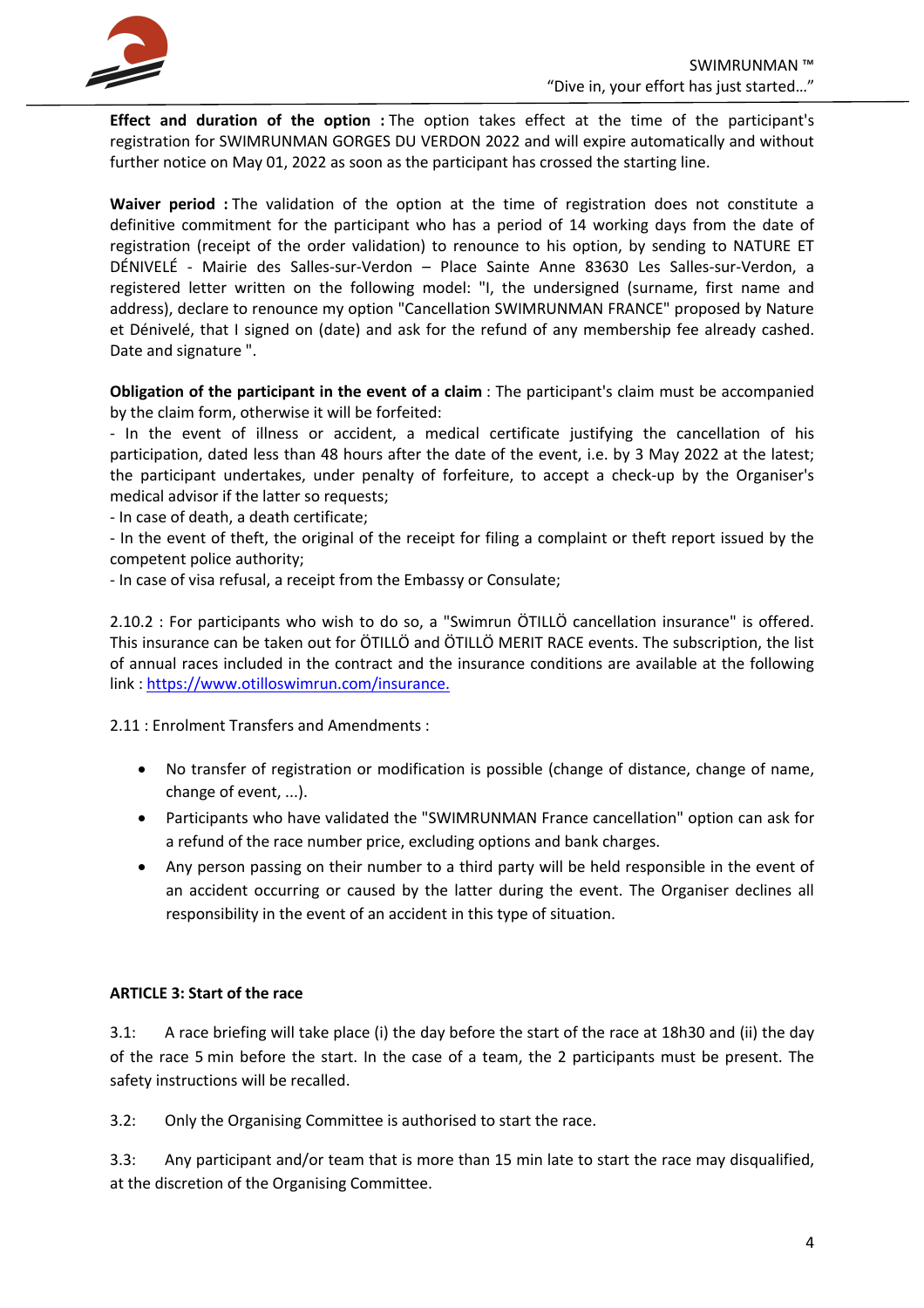

#### **ARTICLE 4: Course**

#### 4.1: Running:

4.1.1: The running course is marked. Participants must follow the marks at all times and must not leave the proposed routes.

4.1.2: Participants of a team must not to be separated more than 15 metres from each other, under penalty of disqualification.

4.1.3: On all the formats, the time of the running event will be stopped by the Organisation Committee following two compulsory time limits to be respected.

#### 4.2: Swimming:

4.2.1: The swimming course is marked from one shore to the other. Participants must follow the marks at all times and must not to leave the proposed trajectory.

4.2.2: Participants of a team must not to be separated more than 15 metres from each other, under penalty of disqualification.

4.2.3: On all the formats, the time of the running event will be stopped by the Organisation Committee following two compulsory time limits to be respected.

4.3: Additional information:

4.3.1: Once the finishing line has been crossed, participants must return the timing chip and the race bib otherwise they will be billed for it.

4.3.2: The organisers reserve the right to interrupt the race if they consider it necessary.

4.3.3: The course is traced in natural and urban environment. The course should be done on foot and in the water, the use of any motorised machine is forbidden.

4.3.4: Participants must respect the environment of the course. It is therefore forbidden to leave the marked routes and to throw waste outside the designated areas for this purpose.

4.3.5: On certain sections, cut offs times will be imposed. Any team missing these cut offs will have their course shortened.

4.3.6: The organisation reserves the right to stop the participant's progress if necessary.

4.3.7: When the event takes place in sections open to road traffic, the present rules are substituted with those from the Highway Code. Participants must comply with the rules of the road.

4.3.8: If a member of a team abandons the race, this will result in the abandon of the entire team.

4.3.9: Any abandon must be reported to one of the members of the organisation.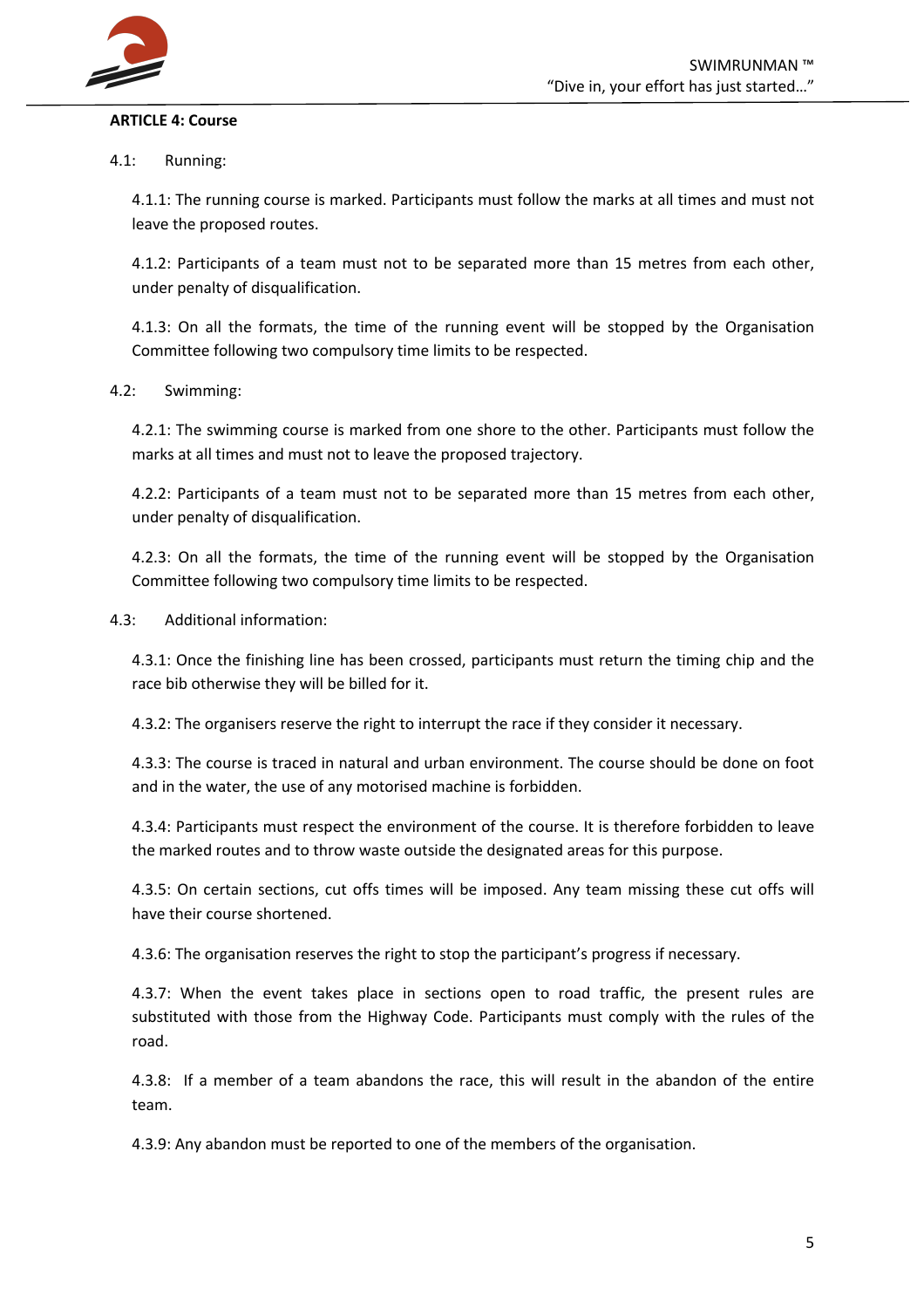

4.3.10: In the event of an accident, the teammate, if any, must always remain with the injured person while waiting for help. The use of the whistle is exclusively reserved to alert the rescue team.

4.3.11: The organisation reserves the right to stop a participant during the event based on the advice from the medical team or the Organising Committee.

# **ARTICLE 5: End of the race**

5.1: The stopwatch will be stopped by the Organising Committee at the finish line. For the teams, the simultaneous presence of the 2 participants of the team will be mandatory.

5.2: The timing of the events is measured in hours, minutes and seconds.

5.3: The transition time between the different sections is not counted unless specified otherwise.

# **ARTICLE 6: Mandatory equipment**

- 6.1: The individual mandatory equipment comprises:
	- race bib (provided by the organisation),
	- a pair of swimming goggles,
	- an electronic timing chip (provided by the organisation),
	- a whistle without ball, always at hand,
	- adapted shoes,

- an isothermal wetsuit adapted to temperatures ≥12°C if the water temperature is ˂16°C. If the water temperature is >16°C, no wetsuit is required.

- a survival blanket.
- 6.2: Forbidden material comprises:
	- an isothermal wetsuit adapted to temperatures ≥12°C if the water temperature is >24.5°C.
	- Floatation help that is bigger than 100 cm x 60 cm
	- Swim fins and snorkel are not allowed

6.3: Any participant who does not have the mandatory equipment described in these rules will not be able start the race. The organisation reserves the right to cancel the participation of a participant who does not comply with this rule. The competitor undertakes to possess the mandatory equipment and to present it at the request of the organizers during the whole event.

6.4: Food/drinks in the checkpoints are supplied by the organisation. Participants are in liquid and solid semi-autonomy.

# **ARTICLE 7: Additional information**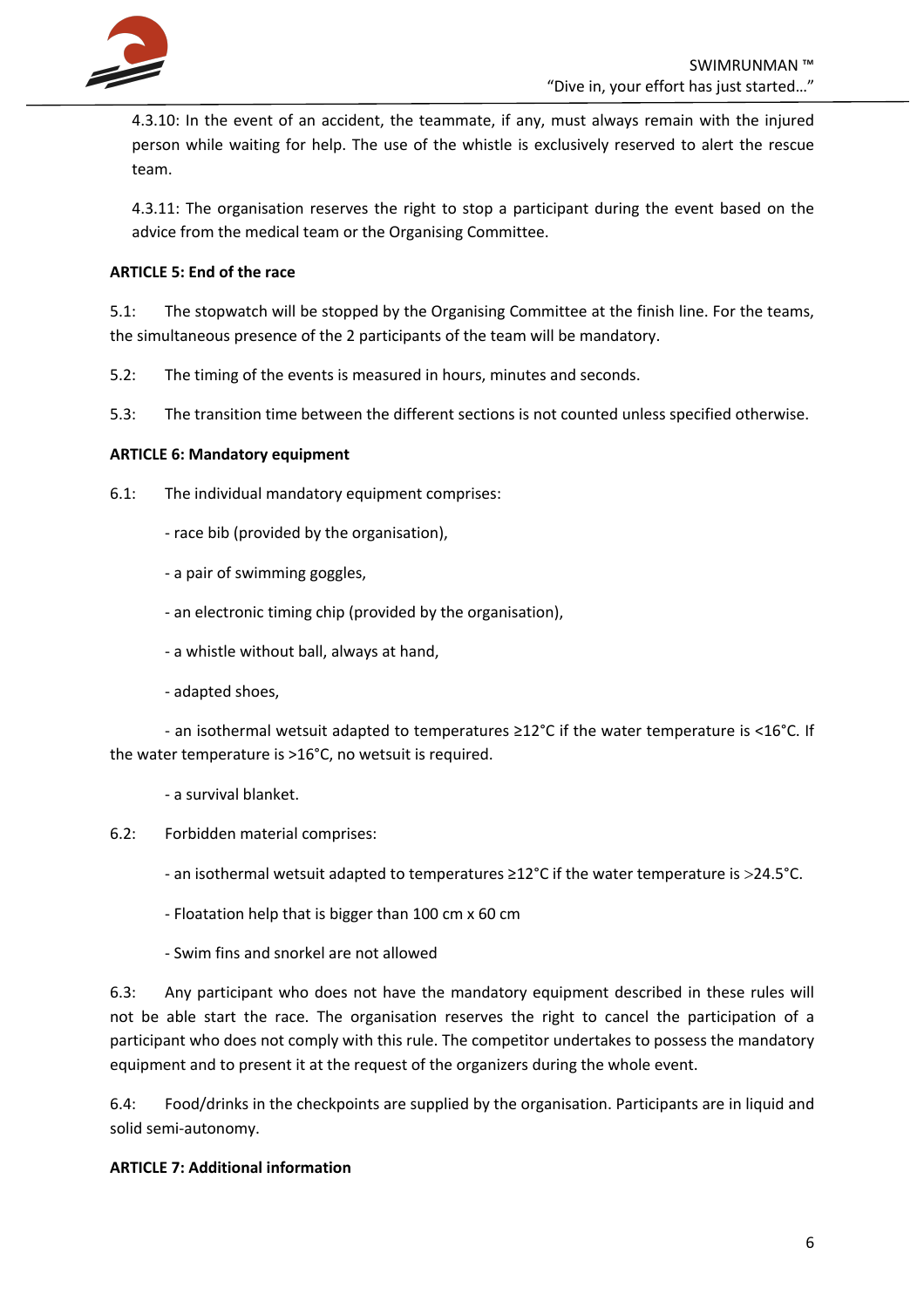

7.1: The event is timed.

7.2: Depending on the final time, a ranking will be established. The total race time for each participant/team will be validated only after verification by the Organising Committee.

7.3: All claims concerning the race must be made in writing and sent to the Organising Committee from half an hour after the results are posted.

7.4: The reasons to exclude a participant from the race are the following:

- Any situation in conflict with these rules and/or the safety briefing recommendations on the day of the race;

- Any participant caught outside the authorised areas;

- Failure to comply with the instructions given by the traffic announcers;
- Use of unauthorised means of travel;
- Change of teammate during the race;
- Failure to wear the race bib;
- Failure to comply with the safety rules;

- Failure to comply with the instructions of cleanliness during the course and the reception areas;

- Littering outside the bags provided for this purpose (selective disposal);

- Any behaviour not respecting the sportsmanship;

- Deterioration of public or private property (passage through properties, gardens, crops, plantations, ...);

- In case of exceeding a time limit;

- Delay to start the race;

- Incorrect attitude towards the organisers, non-respect of the population and/or the sites crossed during the race.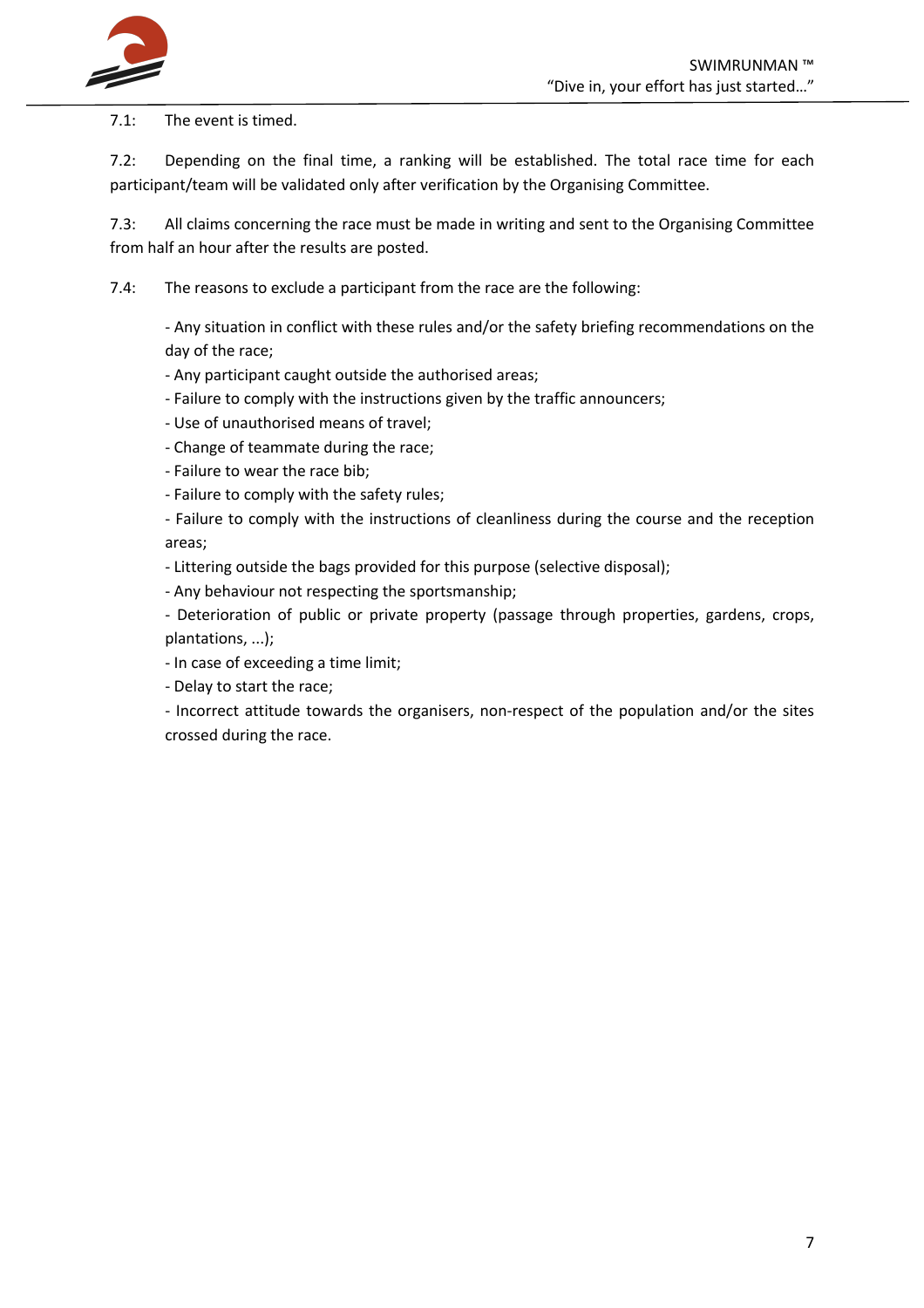

# **PENALTY TABLE**

| <b>INFRACTION</b>                                              | <b>DISQUALIFICATION</b> | <b>TIME PENALTY</b><br>(MINI-MAXI) |
|----------------------------------------------------------------|-------------------------|------------------------------------|
| Abandonment of rubbish or equipment                            | $\mathsf{x}$            |                                    |
| Anti-sporting attitude, falsification, sabotage                | $\sf X$                 |                                    |
| False identification of a participant during the race          | $\mathsf{X}$            |                                    |
| Non-assistance to a person in danger                           | $\mathsf{X}$            |                                    |
| Use of unauthorised transport                                  | X                       |                                    |
| Abandonment                                                    | $\mathsf{X}$            |                                    |
| Passage to checkpoint not recorded                             | $\mathsf{x}$            |                                    |
| Checkpoint validated out of time                               | $\mathsf{x}$            |                                    |
| Missing mandatory equipment                                    | $\mathsf{X}$            |                                    |
| Non-compliance with the route outside the CPs                  | $\mathsf{X}$            |                                    |
| Non-compliant number, loss of number                           |                         | 5 <sub>min</sub>                   |
| Dangerous behaviour                                            |                         | Between 10min et 1hour             |
| Failure to comply with a safety instruction                    |                         | Between 10min et 1hour             |
| External assistance                                            |                         | 15 <sub>min</sub>                  |
| Forgetting the microchip                                       |                         | 15 <sub>min</sub>                  |
| Disrespectful attitude towards a member of the<br>organisation |                         | 1 hour                             |

# **ARTICLE 8: Agreement, Insurance and Waiver**

8.1: All participants may take out cancellation option when registering for the Event, as set out in article 2.10 of this document.

8.2: In accordance with the legislation in force, the Organiser has taken out insurance covering the financial consequences of its civil liability, that of its employees and that of all participants in the Event. With regard to the civil liability of the participants, the intervention of this insurance for the latter is limited to the accidents that they could cause during the Event. This guarantee will be provided in addition to or in the absence of other insurance from which the participants may benefit elsewhere. Proof can be provided to any participant on request.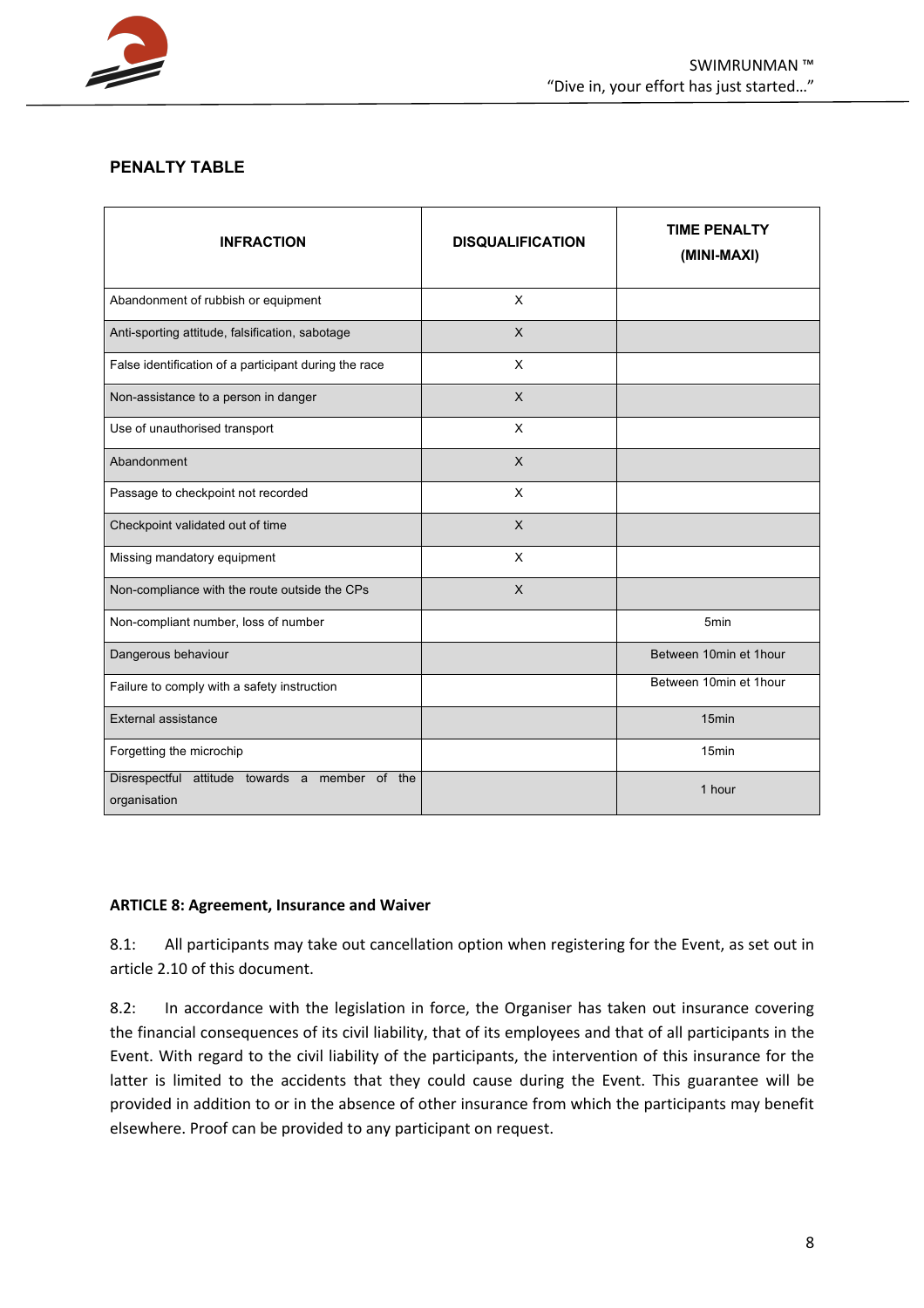

8.3: It is strongly recommended that all participants in the Event, whether or not they are licensed to a sports federation, subscribe, independently of their registration, to an insurance policy guaranteeing the payment of a lump sum in the event of bodily injury (death or permanent disability) due to an accident occurring on the course of the Event. Although optional, it is strongly recommended and may be taken out in addition to or in the absence of insurance of the same type held in particular via a sports licence.

8.4: The Organiser declines all responsibility in the event of damage (theft, breakage, loss, etc.) to the personal property of participants, even if the Organiser is supervising it. The participant, in his or her capacity as owner, expressly agrees to keep custody of these personal belongings during the Event. This includes any damage to the participant's personal belongings while they are left in the locker, which may be set up during the Event by the Organiser. Participants will therefore not be able to claim against the Organiser for any damage caused to their equipment. It is the responsibility of each participant to take out insurance to cover these risks.

8.5: All commitments are personal, firm and definitive, and cannot be reimbursed for any reason whatsoever (non-refundable options) in accordance with Article L221-28 of the French Consumer Code, except under the conditions set out in Article 2.10. The purchase of a race number is considered as a "Leisure benefit". Paragraph 12 of article L221-28 stipulates that "The right of withdrawal may not be exercised for the purchase of leisure services that must be provided on a specific date or at a specific frequency". The same applies to personalised products such as a flocked t-shirt or personalised medal, personalised bib.

8.6: If the Event should be cancelled for any reason beyond the control of the Organiser presenting the characteristics of force majeure as defined by article 1218 of the French Civil Code and by French case law, the latter may propose, depending on the circumstances, compensation such as the substitution by another Event organised by the Organiser or the postponement of the Event. Competitors may not claim any reimbursement whatsoever.

# **ARTICLE 9: Medical certificate**

9.1: The Organiser entrusts DOKEOP SAS with the management of supporting documents via its application. Its missions to the organizer are to :

- Collecting supporting documents from registered event participants

- Check that these supporting documents comply with the legislation (Code du Sport - article L231-2-

1) and the regulations of the federation.

- Regular email reminders to participants who have not yet submitted their supporting documents.

- Communicate the status of each supporting document checked to the event organizer: valid / refused / awaiting document / awaiting validation

- Archive these supporting documents on a secure server

To finalize his registration for a sporting event, the participant receives an email from Dokeop inviting him to submit his application document within a given time limit, the terms of which are set by the event organizer. The use of the application implies the immediate and unconditional acceptance of Dokeop's general terms and conditions.

It must then follow the link to the Application. He is free to create a member account or not. The Application is independent of the Sports Event Registration Platform used by the organizer.